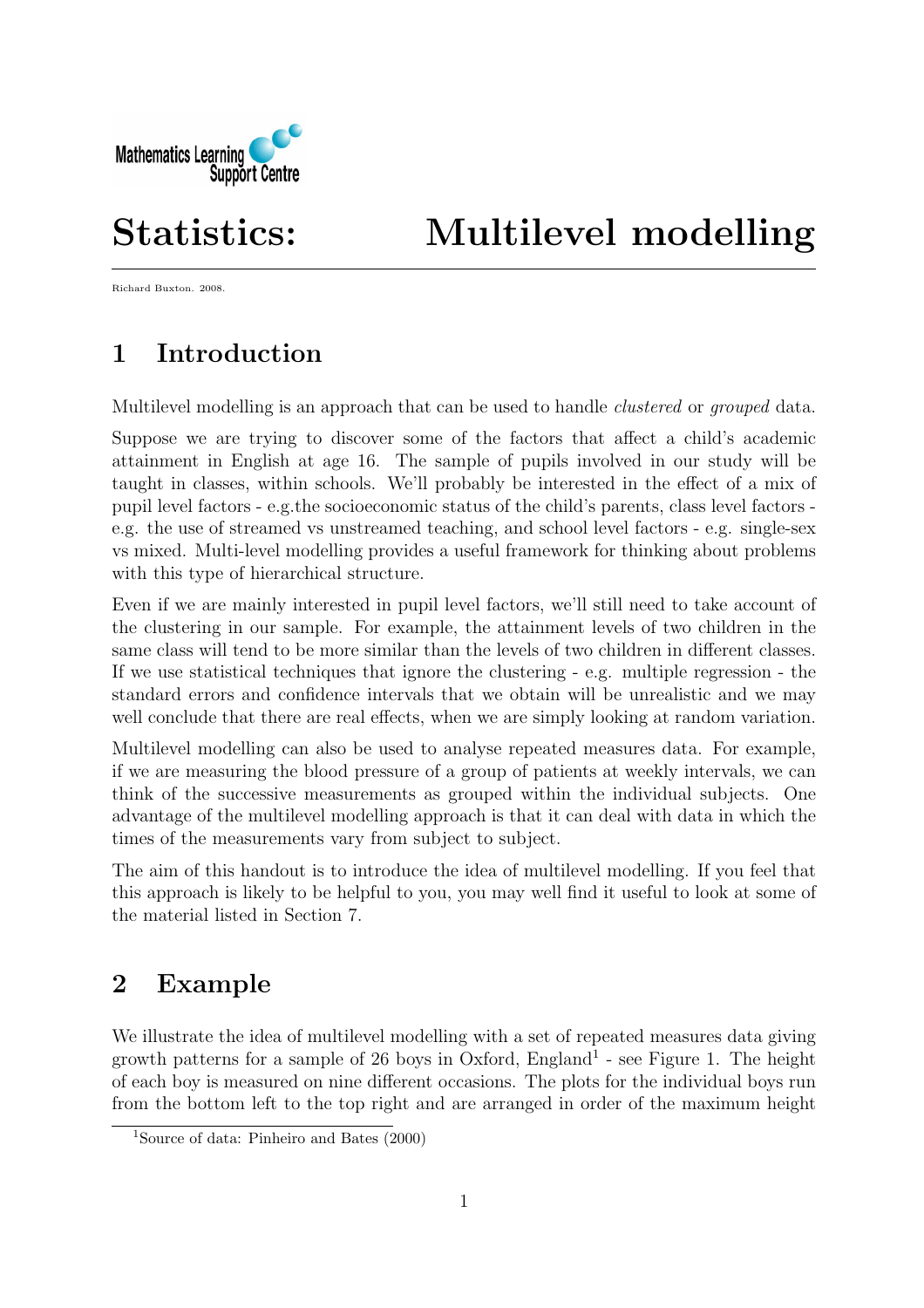attained over the period of measurement.



Figure 1: Growth patterns of boys in Oxford

For each boy, the growth pattern appears to be roughly linear, so we might try modelling it by a simple linear regression model of the form. . .

$$
H = \beta_0 + \beta_1 A + \epsilon \tag{1}
$$

... where H and A represent height and age and  $\epsilon$  represents the variation in height that cannot be explained by the linear relationship with age.

To extend our model beyond a single boy, we need to allow for the variation in growth patterns among different subjects. For example, a quick glance at Figure 1 shows that some of the subjects are consistently taller than others - compare subject 4 in the top right of the plot with subject 10 in the bottom left. If we try to use Model 1 for the complete set of data, the fit will be very poor - see Figure 2.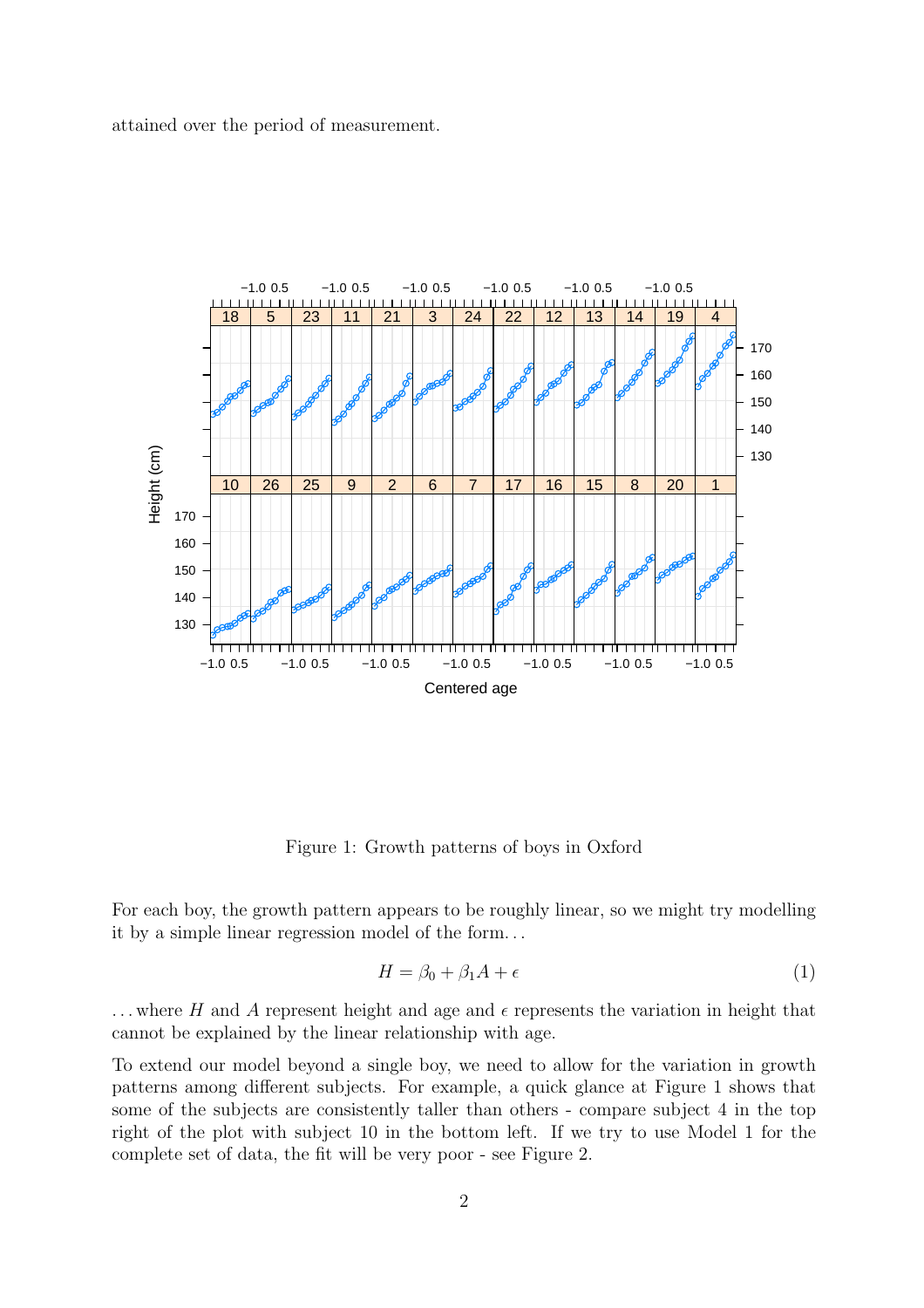

Figure 2: Simple linear regression model fitted to complete dataset

To make our model more realistic, we allow the intercept in Model 1 to vary from subject to subject. Writing  $H_{ij}$  for the ith measurement on the jth subject, we have ...

$$
H_{ij} = \beta_{0j} + \beta_1 A_{ij} + \epsilon_{ij} \tag{2}
$$

Notice that the intercept  $\beta_{0j}$  now has a subscript j, indicating that it will vary from subject to subject.

We now assume that the individual intercepts follow a Normal distribution with variance  $\tau_0$ . This gives the model...

$$
\beta_{0j} = \beta_0 + u_{0j} \tag{3}
$$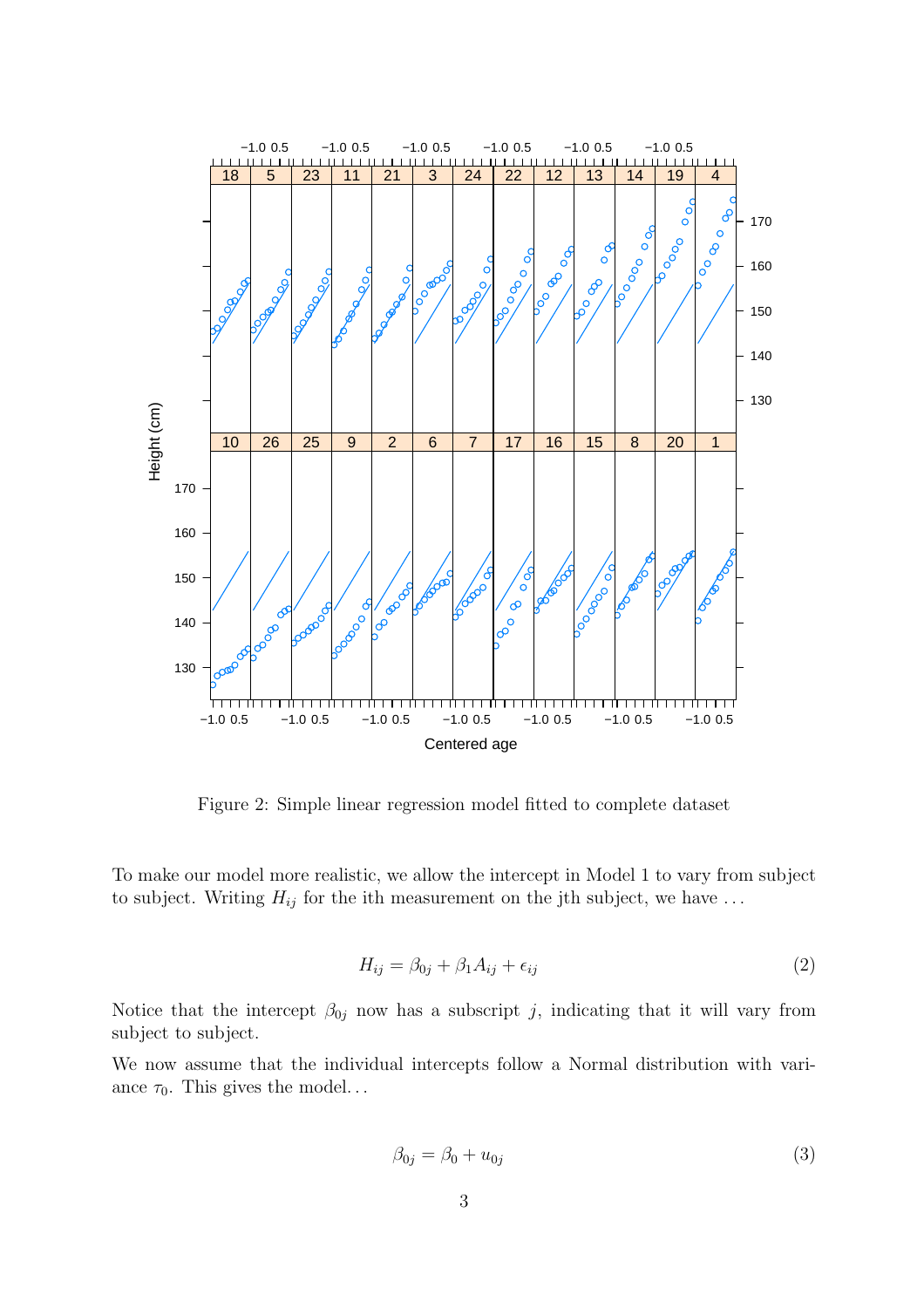$\ldots$  where  $u_{0j} \sim N(0, \tau_0)$ 

Model 2 accounts for the variation in the individual measurements on a single subject, while Model 3 accounts for the variation from one subject to another. The combination of these two models gives what is known as a multilevel model.

Fitting our multilevel model to the data in Figure 1, we obtain the predictions shown in Figure 3.



Figure 3: Multilevel model with varying intercept

The fit is much better than for the simple linear regression model, but there is still some evidence of lack of fit. Although we're allowing the intercept to vary from subject to subject, we're using a common slope. As a result, we're overestimating the growth rate of some subjects - e.g. subject 10, and underestimating the growth rate of others - e.g. subjects 4 or 19. Perhaps we can improve our model by allowing both the intercepts and slopes to vary randomly. Figure 4 shows the predictions from a model of this kind.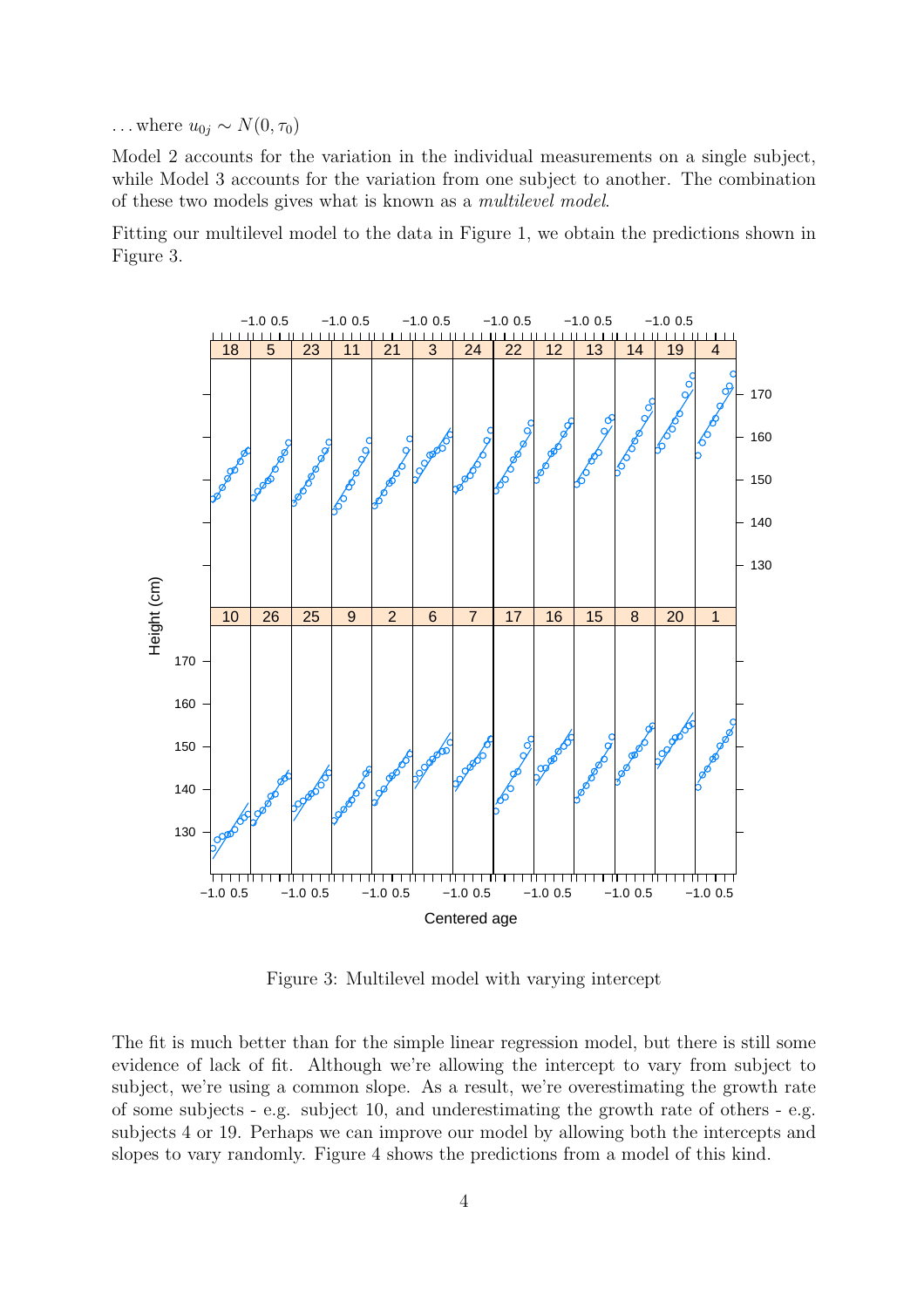

Figure 4: Multilevel model with varying intercept and slope

# 3 How do multilevel models differ from regression models?

To show the difference between a multilevel model and an ordinary regression model, we return to the model with varying intercepts and substitute equation 3 into equation 2 to give. . .

$$
H_{ij} = (\beta_0 + u_{0j}) + \beta_1 A_{ij} + \epsilon_{ij} = \beta_0 + \beta_1 A_{ij} + u_{0j} + \epsilon_{ij}
$$
(4)

The feature that distinguishes this model from an ordinary regression model is the presence of two random variables - the measurement level random variable  $\epsilon_{ij}$  and the subject level random variable  $u_{0j}$ .

Because multilevel models contain a mix of fixed effects and random effects, they are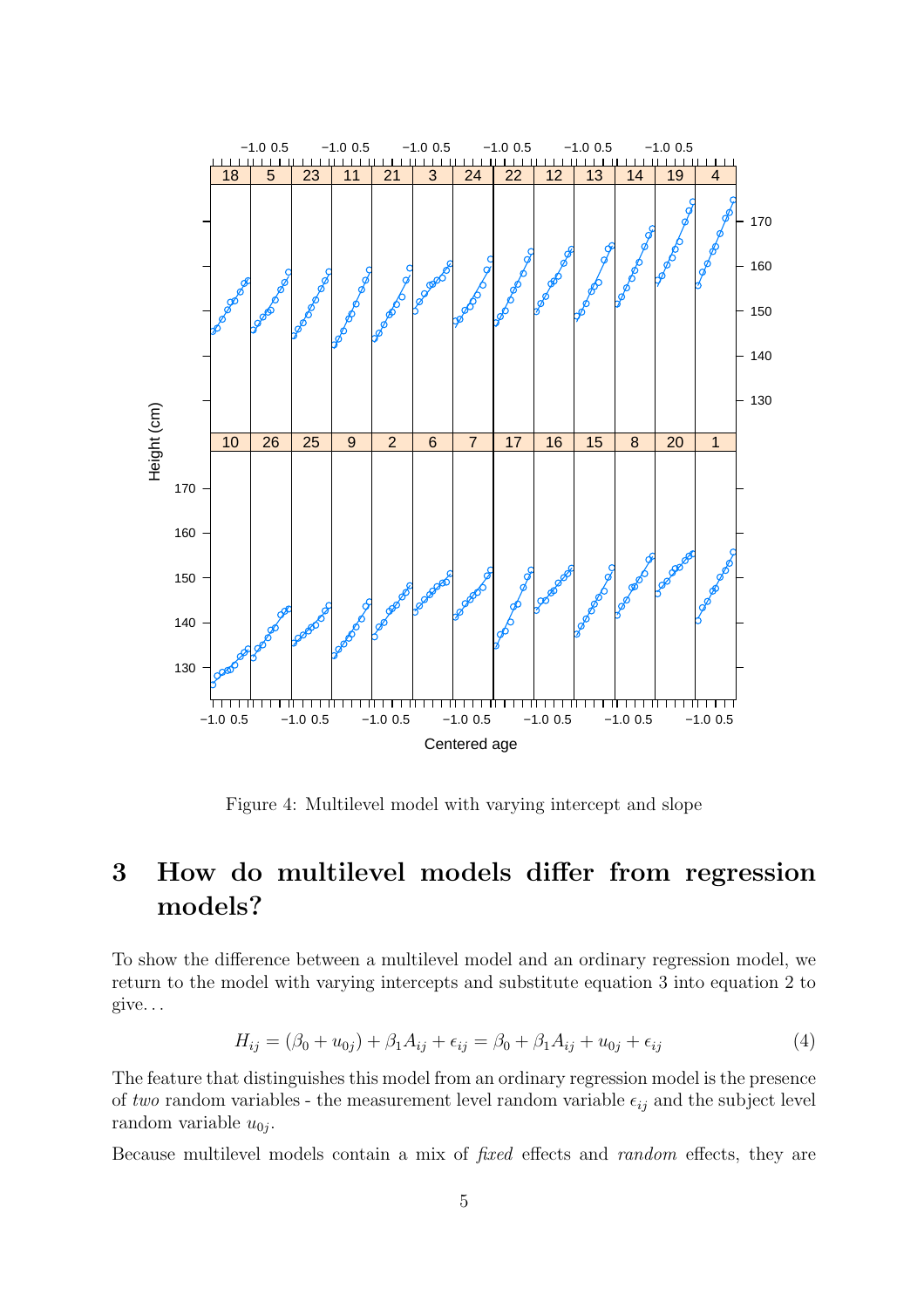sometimes known as *mixed-effects* models.

## 4 Benefits of multilevel modelling

In a multilevel model, we use random variables to model the variation between groups. An alternative approach is to use an ordinary regression model, but to include a set of dummy variables to represent the differences between the groups. The multilevel approach offers several advantages.

- We can generalize to a wider population
	- e.g. can say something about the growth curves that we might expect in the population of boys from which our sample was selected
- Fewer parameters are needed
	- With the height data, we only needed one additional parameter the variance of the  $u_{0,i}$  - in order to allow the intercepts to vary from subject to subject. By contrast, the approach via dummy variables would require 25 additional parameters. This reduction in the number of parameters is particularly important with more complex models and a limited amount of data.
- Information can be shared between groups
	- By assuming that the random effects come from a common distribution, a multilevel model can share information between groups. This can improve the precision of predictions for groups that have relatively little data.

#### 5 Extending multilevel modelling

This section indicates some of the ways in which multilevel models can be extended to deal with more complex behaviour.

- Inclusion of predictors at the group level
	- e.g. if our height data included both boys and girls, we could include a term in the group level model to describe the difference in height between boys and girls
- Multiple levels of grouping
	- e.g. pupils within classes within schools
- Multivariate responses
	- e.g. exam results in English and Maths at age 16